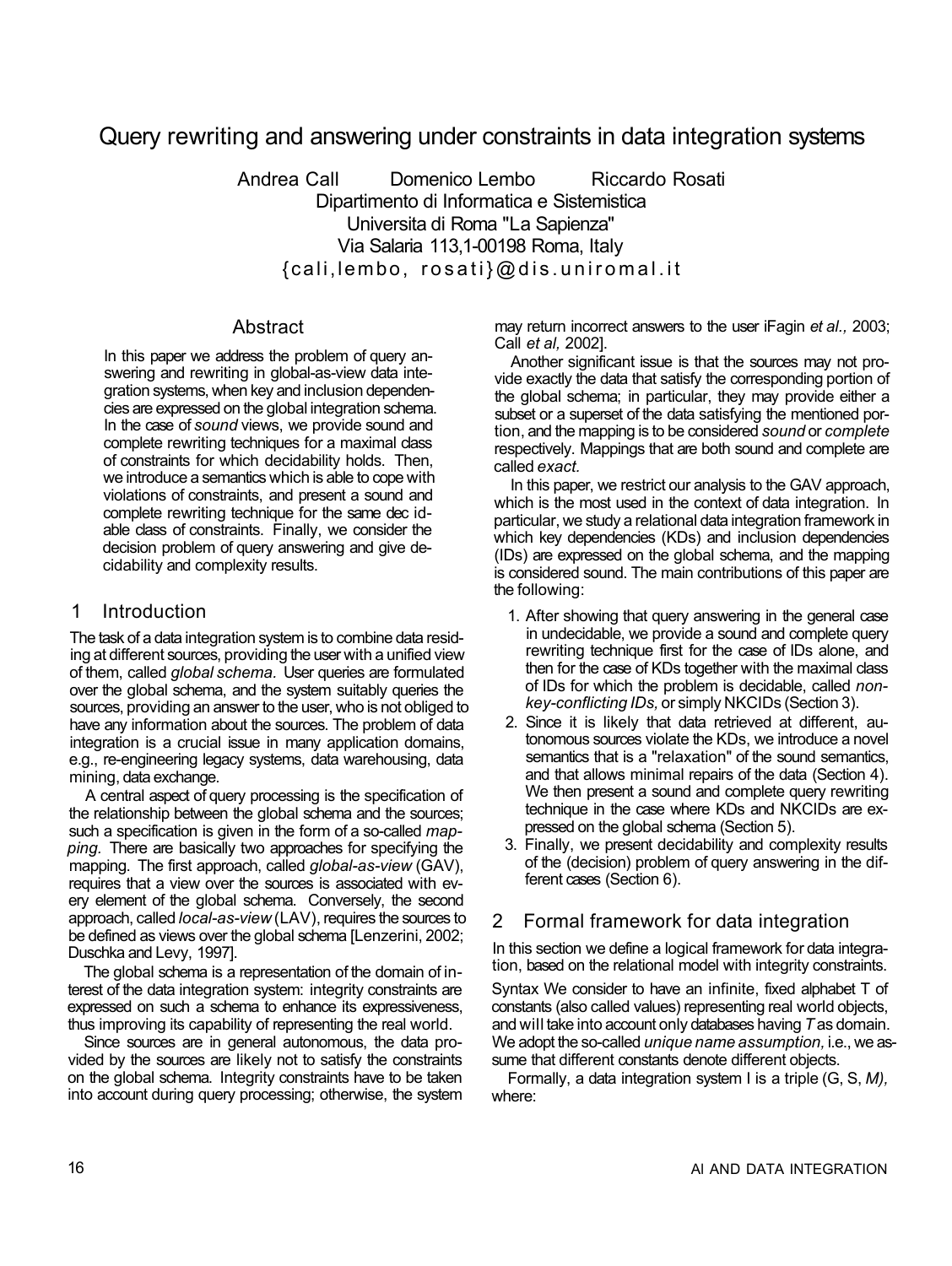- 1. G is the *global schema* expressed in the relational model with integrity constraints. In particular, G =  $\langle \Psi, \Sigma_I, \Sigma_K \rangle$ , where *(i)*  $\Psi$  is a set of relations, each with an associated arity that indicates the number of its attributes. The attributes of a relation  $r$  of arity  $n$ are represented by the integers  $1, \ldots, n$ . *(ii)*  $\Sigma_I$  is a set of inclusion dependencies (IDs), i.e. a set of assertions of the form  $r_1[A] \subseteq r_2[B]$ , where  $r_1, r_2$  are relations in  $\Psi$ ,  $\mathbf{A} = A_1, ..., A_n$   $(n \ge 0)$  is a sequence of attributes of  $r_1$ , and  $B = B_1, \ldots, B_n$  is a sequence of attributes of  $r_2$ . (iii)  $\Sigma_K$  is a set of key dependencies (KDs), i.e., a set of assertions of the form  $key(r) = A$ , where r is a relation in the global schema, and  $A = A_1, \ldots, A_n$  is a sequence of attributes of r such that for each  $i \in \{1, \ldots, n-1\}$   $a_i < a_{i+1}$ . We assume, without loss of generality, that the attributes in A are the first *n* attributes of *r.* Moreover, we assume that at most one KD is specified for each relation.
- 2. *S* is the *source schema,* constituted by the schemas of the various sources that are part of the data integration system. We assume that the sources are relational, and that integrity constraints expressed on *S* are satisfied data at the sources. Hence, we do not take such constraints into account in our framework.
- 3. *M* is the *mapping* between the global and the source schema. In our framework the mapping is defined in the GAV approach, i.e., each relation in  $\Psi$  is associated with a *view,* i.e., a query, over the sources. We indicate the mapping as a set of assertions of the form (r, V), where *r*  is a relation and *V* is the associated view over the source schema. We assume that the language used to express queries in the mapping is *positive Datalog* [Abiteboul *et al,* 1995], over the alphabet of the relation symbols in S. A Datalog query (or program) q of arity *n* is a collection of rules of the form  $h(\vec{x}) \leftarrow \text{conj}(\vec{x}, \vec{y})$ , where  $conj(\vec{x}, \vec{y})$  is a set of atoms whose predicate symbols are either relation symbols in  $S$  or the head symbol  $h$ , and involve  $\vec{x} = X_1, \ldots, X_n$  and  $\vec{y} = Y_1, \ldots, Y_m$ , where  $X<sub>1</sub>$  and Y, are either variables or values of  $\Gamma$ . We call  $h(\vec{x})$  the head of the rule, and conj $(\vec{x}, \vec{y})$  the body.

Finally, a *query* over the global schema *q* is a formula that is intended to extract a set of tuples of elements of T. The language used to express queries over G is *union of conjunctive queries* (UCQ) [Abiteboul *et al,* 1995], i.e., a Datalog program such that each rule head uses the same predicate of the same arity, and only relation symbols of G occur in each rule bodv.

**Semantics** A *database instance* (or simply *database*) C for a relational schema DB is a set of facts of the form  $r(t)$  where r is a relation of arity n in  $DB$  and t is an n-tuple of values of the domain alphabet  $\Gamma$ . We denote as  $r^C$  the set  $\{t \mid r(t) \in$ C}; moreover, given a Datalog query q, we denote as  $q^C$  the evaluation of q over  $C$ , i.e., the minimal fixpoint model of q and  $C$  [Abiteboul *et al.*, 1995].

In order to specify the semantics of a data integration system I, we start by considering a *source database* for I, i.e., a database P for the source schema *S.* Based on P, we now specify which is the information content of the global schema G*.* We call *global database* for I any database for G*.* For-

mally, given a source database P for I = *(G,S, M),* the semantics of I wrt P, denoted *sern(l,D),* is a set of global databases for I, where a global database *B* is in *sem(l,V)*  if:

- 1. B is consistent with G, i.e., it satisfies the IDs in  $\Sigma_I$  and the KDs in  $\Sigma_K$ . More formally: (i) B satisfies an inclusion dependency  $r_1[A] \subseteq r_2[B]$  if for each tuple  $t_1$  in  $r_1^B$  there exists a tuple  $t_2$  in  $r_2^B$  such that  $t_1[A] = t_2[B]$ , where  $t[A]$  is the projection of the tuple t over **A**. If B satisfies all inclusion dependencies expressed on  $G$  we say that B is consistent with  $\Sigma_I$ ; (ii) B satisfies a key dependency  $key(r) = A$  if for each  $t_1, t_2 \in r^B$  with  $t_1 \neq t_2$  we have  $t_1[A] \neq t_2[A]$ . If B satisfies all key dependencies expressed on  $G$  we say that  $B$  is consistent with  $\Sigma_K$ .
- 2. B satisfies the mapping  $M$  wrt  $D$ , i.e., it satisfies each pair  $\langle r, V \rangle$  in M wrt D. In particular, we say that B satisfies the pair  $\langle r, V \rangle$  wrt D, if all the tuples satisfying V in  $D$  satisfy r in B, i.e.  $V^D \subseteq r^B$ . Note that the above definition amounts to consider any view  $V$  as sound, which means that the data retrieved from sources satisfy the global schema, but are not necessarily complete.

By simply evaluating each view over the source database P, we obtain a global database, called *retrieved global database ret (l,d*), that actually satisfies the sound mapping (but that is not necessarily consistent with G*).* 

We give now the semantics of queries. Formally, given a source database  $D$  for  $T$  we call answers to a query q of arity *n* w.r.t. *T* and *D*, the set  $ans(q, I, D)$  defined as follows:  $ans(q, \mathcal{I}, \mathcal{D}) = \{ \langle c_1, \ldots, c_n \rangle \mid \text{for each } \mathcal{B} \in sem(\mathcal{I}, \mathcal{D}), \langle c_1, \ldots, c_n \rangle \in q^{\mathcal{B}} \}$ .

In this paper, we address the query answering problem, that is the problem of computing the set *ans(q,l,D).* To this aim, we make use of query rewriting techniques, i.e., we exploit the mapping *M* to reformulate the query *q* into another query  $q_r$ , the *rewriting*, that can be evaluated on the source database D. We say that  $q_r$  is a perfect rewriting of q w.r.t. T if  $q_r^D = ans(q, \mathcal{I}, \mathcal{D})$  for each  $\mathcal{D}$ . Furthermore, with regard to decidability and complexity results, we will refer to the decision problem associated to query answering, that is, given a data integration system  $\mathcal{I} = \langle \mathcal{G}, \mathcal{S}, \mathcal{M} \rangle$ , a source database  $\mathcal{D}$ , a query q of arity n over G and a n-tuple  $\bar{t}$  of values of  $\Gamma$ , to establish whether  $\bar{t} \in ans(q, \mathcal{I}, \mathcal{D}).$ 

**Example 2.1 Consider**  $\mathbf{a}$ data integration system  $\mathcal{I}_0 = \langle \mathcal{G}_0, \mathcal{S}_0, \mathcal{M}_0 \rangle$ , referring to the context of football The global schema  $G_0$  consists of the relateams. tion predicates player (Pname, Pcountry, Pteam) and team (Tacronym, Triame, Tleader), and the following constraints:  $key(player) = {Pname}, key(team) =$  ${Tacronym}$ , team[Tleader]  $\subseteq player[Parameter].$ 

The source schema *So* consists of the schemas of three sources comprising the relation *s1* of arity 4, and the relations  $s_2$  and ,s<sub>3</sub>, both of arity 3. Finally, the mapping  $M_0$  is defined by the two assertions

$$
\langle player, \space player(X, Y, Z) \leftarrow s_1(X, Y, Z, W) \rangle
$$
  
\n
$$
\langle team, \space team(X, Y, Z) \leftarrow s_2(X, Y, Z) \rangle
$$
  
\n
$$
team(X, Y, Z) \leftarrow s_3(X, Y, Z) \rangle
$$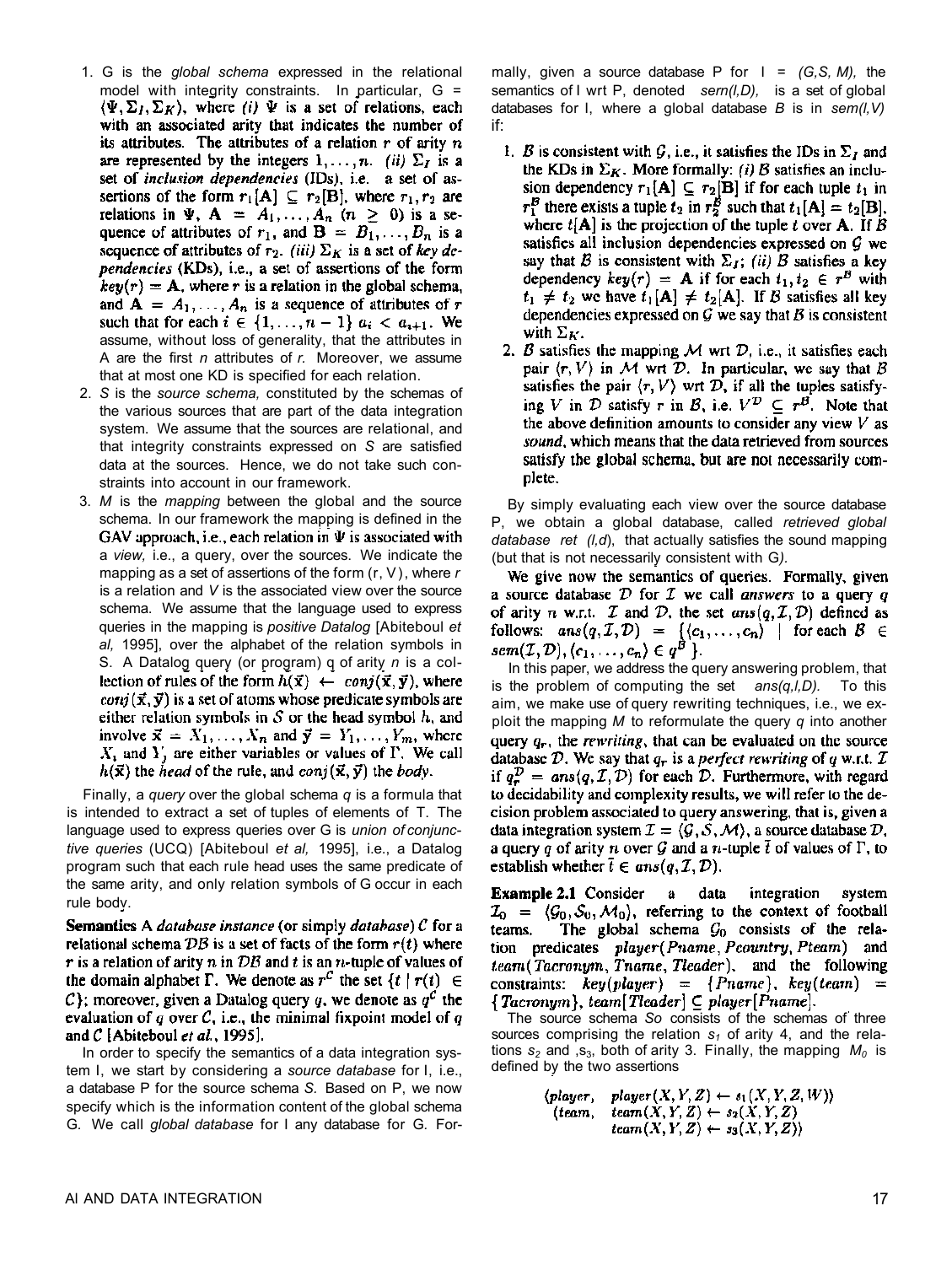Consider the source database  $\mathcal{D}_0 = \{s_1(Totti,ITA, RM, 27),$  $s_1$ (Beckham, ENG, MU, 28),  $s_2(RM, Roma, Totti)$ .  $s_3(MU, Man, Utd., Giggs)$ . Then,  $ret(\mathcal{I}_0, \mathcal{D}_0)$  ${player (Totti, ITA, RM),$  $player (Beckham, ENG, MU).$ team (RM, Roma, Totti), team (MU, Man. Utd., Giggs) }. Notice that the facts in  $ret(\mathcal{I}_0, \mathcal{D}_0)$  together with the foreign key constraint team [Tleader]  $\subseteq$  player [Pname] impose that *Giggs* is a player. Since the views are sound, the semantics for the integration system has to account for all the global databases that provide the country and the team of the player. Hence,  $sem(\mathcal{I}_0, \mathcal{D}_0)$  contains all database instances that can be obtained by adding to  $ret(\mathcal{I}_0, \mathcal{D}_0)$  (among others) at least one fact of the form  $player(Giggs, \alpha, \beta)$ , where  $\alpha$  and  $\beta$  are values of the domain  $\Gamma$ . Given the query  $q(X) \leftarrow player(X, Y, Z)$ , we have that  $ans(q, \mathcal{I}_0, \mathcal{D}_0)$  = {Totti, Beckham, Giggs}.

### 3 Query rewriting

In this section we present algorithms for computing the perfect rewriting of a UCQ query in GAV integration systems with KDs and IDs. We first study the case in which only IDs are expressed on the global schema, then we deal with the simultaneous presence of both IDs and KDs.

Query rewriting under IDs only We start by studying query rewriting when only IDs are expressed on the global schema. To this aim, we need some preliminary definitions.

Given a conjunctive query *q,* we say that a variable A" is *unbound* in *q* if it occurs only once in q, otherwise we say that *X* is bound in *q.* Notice that variables occurring in the head of the query are necessarily bound, since each of them must also occur in the query body. A *bound term* is either a bound variable or a constant.

In the following, we assume that all unbound variables in the query  $q$  are represented by the special term  $\xi$ .

**Definition 3.1** Given an atom  $g = s(X_1, \ldots, X_n)$  and an inclusion  $I = r[i_1, \ldots, i_k] \subseteq s[j_1, \ldots, j_k]$ , we say that I is applicable to g if, for each  $\ell$  such that  $1 \leq \ell \leq n$ , if  $X_{\ell} \neq \xi$ then there exists h such that  $j_h = \ell$ . Moreover, we denote with  $gr(g, I)$  the atom  $s(Y_1, \ldots, Y_m)$  (*m* is the arity of *s* in  $\Psi$ ) where for each  $\ell$  such that  $1 \leq \ell \leq m$ ,  $Y_{\ell} = X_{j_h}$  if there exists h such that  $i_h = \ell$ , otherwise  $Y_\ell = \ell$ .

Roughly speaking, an inclusion / is applicable to an atom *g* if the relation symbol of *g* corresponds to the symbol in the right-hand side of / and if all the attributes for which bound terms appear in *g* are propagated by the inclusion *1.* When *I*  is applicable to *g, gr(g, I)* denotes the atom obtained from *g*  by using / as a rewriting rule whose direction is right-to-left.

**Definition 3.2** Given an atom  $g_1 = r(X_1, \ldots, X_n)$  and an atom  $g_2 = r(Y_1, \ldots, Y_n)$ , we say that  $g_1$  and  $g_2$  unify if for each *i* such that  $1 \leq i \leq n$ , either  $X_i = Y_i$  or  $X_i = \xi$  or  $Y_i = \xi$ . Moreover, if  $g_1$  and  $g_2$  unify, we denote as  $U(g_1, g_2)$ the atom  $r(Z_1,...,Z_n)$  where, for each i, if  $X_i = Y_i$  or  $Y_i = \xi$  then  $Z_i = X_i$ , otherwise  $Z_i = Y_i$ .

Informally, two atoms unify if they can be made equal through a substitution of each instance of the special symbol  $\xi$  with other terms.

Below we define the algorithm ID-rewrite to compute the perfect rewriting of a union of conjunctive queries *Q.* Informally, the algorithm computes the closure of the set of conjunctive queries *Q* with respect to the following two rules:

(i) if there exists a query  $q \in Q$  such that  $body(q)$  contains two atoms  $g_1$  and  $g_2$  that unify, then the algorithm computes the query reduce(q,  $g_1$ ,  $g_2$ ), which is obtained from q by replacing  $g_1$  and  $g_2$  with  $U(g_1, g_2)$  in the query body, and then by applying the substitution obtained in the computation of  $U(g_1, g_2)$  to the whole query. Such a new query is then transformed by the function  $\tau$ , which replaces with  $\xi$  each variable symbol X such that there is a single occurrence of X in  $q$ . The use of  $\tau$  is necessary in order to guarantee that each unbound variable is represented by the symbol  $\xi$ . Such a query is then added to  $Q$ .

(ii) if there exists an inclusion I and a query  $q \in Q$  containing an atom  $g$  such that  $I$  is applicable to  $g$ , then the algorithm adds to  $Q$  the query obtained from  $q$  by replacing g with  $gr(g, I)$  in its body (denoted in the algorithm as  $q[g/\text{gr}(g, I)]$ ). Namely, this step adds new conjunctions obtained by applying inclusion dependencies as rewriting rules (applied from right to left).

The above rules correspond respectively to steps (a) and (b) of the algorithm.

Algorithm ID-rewrite( $\Psi$ ,  $\Sigma_I$ , q) **Input:** relational schema  $\Psi$ , inclusion dependencies  $\Sigma_I$ , union of conjunctive queries  $Q$ **Output:** perfect rewriting of  $Q$  $Q' := Q;$ repeat  $Q_{aux} := Q';$ for each  $q \in Q_{aux}$  do (a) for each  $g_1, g_2 \in body(q)$  do if  $g_1$  and  $g_2$  unify then  $Q' := Q' \cup {\tau(\text{reduce}(q, g_1, g_2))}$ ; (b) for each  $g \in body(q)$  do for each  $I \in \Sigma_I$  do **if** I is applicable to g then  $Q' := Q' \cup \{ q[g/gr(g,I)] \}$ until  $Q_{aux} = Q'$ ; return  $Q'$ 

Termination of the algorithm is immediately implied by the fact that the number of conjunctions that can be generated by the algorithm is finite, since the maximum length of a generated conjunction is equal to the maximum length of a conjunction in the body of the initial query (Q, and the number of different atoms that can be generated by the algorithm is finite, since the alphabet of relation symbols used is finite (and corresponds to the relation symbols occurring in *Q* and in  $\Sigma_I$ ), as well as the set of terms used (corresponding to the set of variable and constant names occurring in the query  $Q$  plus the symbol  $\xi$ ).

Henceforth, we denote as  $\Pi_{ID}$  the UCQ returned by ID-rewrite  $(\Psi, \Sigma_I, Q)$ . Moreover, we define the Datalog program  $\Pi_{\mathcal{M}} = \{V | (r, V) \in \mathcal{M}\}.$ 

**Theorem 3.3** Let  $\mathcal{I} = \langle \mathcal{G}, \mathcal{S}, \mathcal{M} \rangle$  be an integration system and let Q be a UCQ query over G. Then,  $\Pi_{ID} \cup \Pi_M$  is a perfect rewriting of Q w.r.t. I.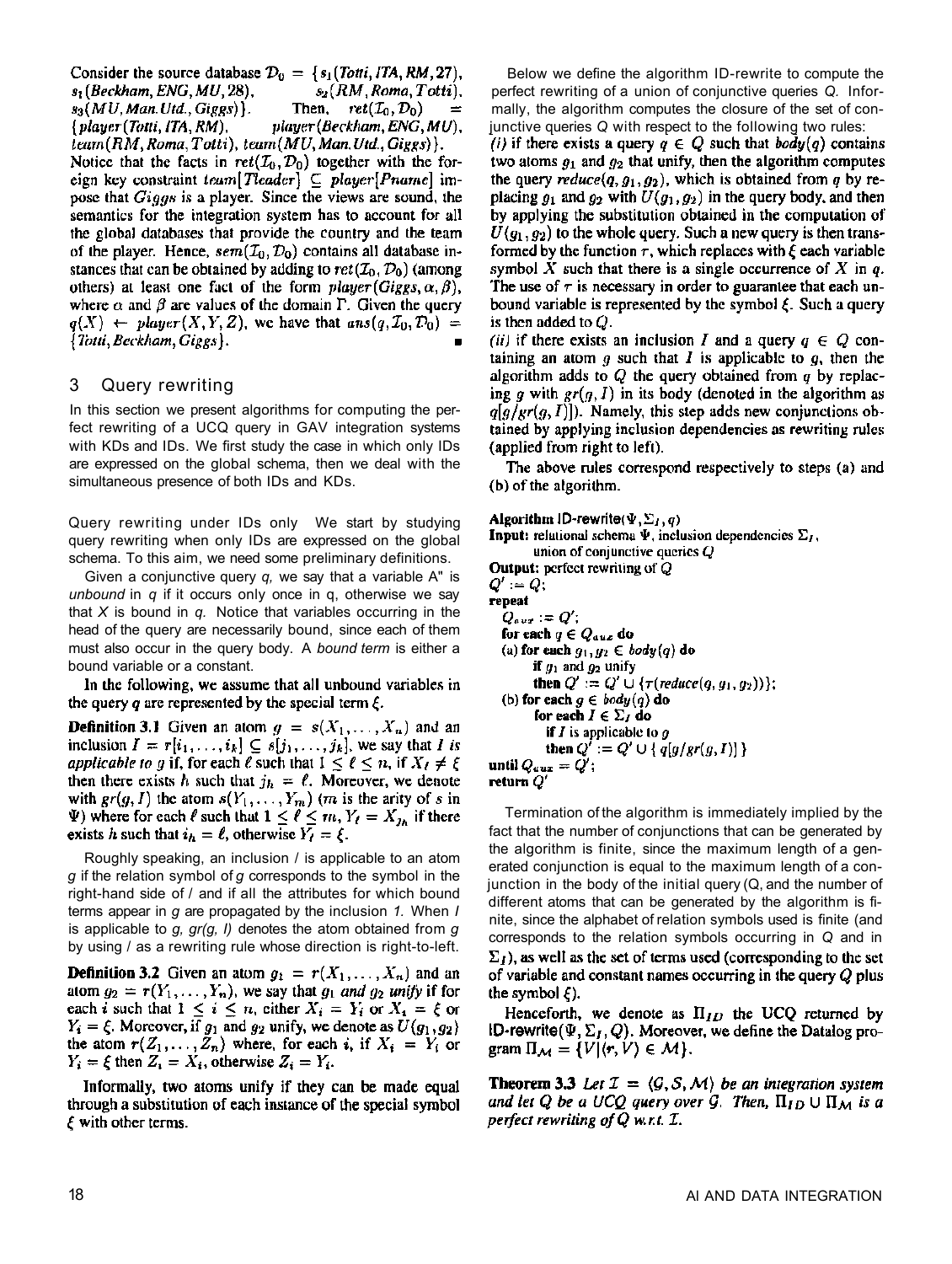Query rewriting under KDs and IDs Now we address the problem of query rewriting in the case where KDs and IDs are defined on the global schema. Unfortunately, KDs and IDs interact reciprocally so that the (decision) problem of query answering in this setting becomes undecidable. The following theorem is a consequence of a similar property proved in [Cal] et ai, 2003] in the context of a single database.

**Theorem 3.4** Consider a data integration system  $I =$  $\langle \mathcal{G}, \mathcal{S}, \mathcal{M} \rangle$ , with  $\mathcal{G} = \langle \Psi, \Sigma_I, \Sigma_K \rangle$ , where  $\Sigma_I$  and  $\Sigma_K$  are sets of IDs and KDs respectively. Given a source database for  $\mathcal I$ , a query q over  $\mathcal G$ , and a tuple  $\overline{t}$  of values of  $\Gamma$ , the problem of calculating  $ans(q, \mathcal{I}, \mathcal{D})$  is undecidable.

Undecidability of calculating the certain answers to a query immediately implies undecidability of calculating the perfect rewriting [Call *et* a/., 20031. The problem of query answering becomes decidable if we restrict the IDs to be in a particular class, so that they do not interact with KDs.

**Definition 3.5** Consider a data integration system  $\mathcal{I} =$  $(\mathcal{G}, \mathcal{S}, \mathcal{M})$ , with  $\mathcal{G} = (\Psi, \Sigma_I, \Sigma_K)$ . An ID  $r_1[\mathbf{A}_1] \subseteq r_2[\mathbf{A}_2]$ is a non-key-conflicting ID (NKCID) w.r.t.  $K$  if either: (i) no KD is defined on  $r_2$ ; (ii) the KD  $key(r_2) = K$  is in  $\Sigma_K$  and  $A_2$  is not a strict superset of K, i.e.,  $A_2 \not\supset K$ . If all IDs in  $\Sigma_I$  are NKCIDs w.r.t.  $\Sigma_K$ , the system *I* is said non-keyconflicting (NKC).

We point out that the class of NKC IDs comprises the wellknown class of *foreign key dependencies*, which correspond to IDs of the form  $r_1[A_1] \subseteq r_2[A_2]$  such that  $key(r_2) = A_2$ .

The most important feature of a NKC data integration system is the *separation* between the IDs and the KDs; in such a case, in fact, we can take IDs into account as if the KDs were not expressed on  $\mathcal{G}$ .

Theorem 3.6 (Separation) Given a NKC data integration system  $\mathcal{I} = (\mathcal{G}, \mathcal{S}, \mathcal{M})$ , with  $\mathcal{G} = (\Psi, \Sigma_I, \Sigma_K)$ , let  $\mathcal{I}' =$  $\langle G', S, M \rangle$ , with  $G' = \langle \Psi, \Sigma_I, \emptyset \rangle$ , the system obtained by I by eliminating the KDs of  $G$ ; let  $D$  be a source database for  $\mathcal I$  and  $\mathcal I'$ . Moreover, let  $q$  be a query of arity n over  $\mathcal G$  and  $\mathcal G'$ , and  $\bar{t}$  an n-tuple of values. We have that  $\bar{t} \notin ans(q, \mathcal{I}, \mathcal{D})$  iff  $\mathcal D$  is consistent with  $\Sigma_K$  and  $\overline{t} \notin ans(q,\mathcal I',\mathcal D)$ .

Proof (sketch). We say that D is consistent with  $\Sigma_K$ iff  $ret(\mathcal{I}, \mathcal{D})$  is consistent with  $\Sigma_K$ . An important result, immediately derived from [Johnson and Klug, 1984], states that  $ans(q, \mathcal{I}, \mathcal{D})$  is obtained by evaluating q over a (possibly infinite) database, called *chase* and denoted with *chase*( $ret(\mathcal{I}, \mathcal{D})$ ). The chase is obtained by adding tuples to  $ret(\mathcal{I}, \mathcal{D})$  in a way that the added tuples repair violations of IDs. The chase satisfies the IDs over  $G$ , and it is a representative of all databases in  $sem(I, D)$  [Cali et al., 2002].

" $\Rightarrow$ "Since by hypothesis  $\bar{t} \notin ans(q, \mathcal{I}, \mathcal{D})$ , there exists a global database  $B \in sem(\mathcal{I}, \mathcal{D})$  such that  $\bar{t} \notin q^B$ . A fortiori,  $\overline{B}$  satisfies  $\Sigma_I$ , therefore  $\overline{B} \in sem(\mathcal{I}', \mathcal{D})$ , The claim follows immediately.

"="By hypothesis, D is consistent with  $\Sigma_K$  and  $\bar{t} \notin ans(q, \mathcal{I}', \mathcal{D})$ . Therefore,  $\bar{t} \notin q^{chase(ret(\mathcal{I}', \mathcal{D}))}$ ; note that chase(ret( $I^i$ , D)) = chase(ret( $I$ , D)). It can be shown, by induction on the number of added tuples in the construction of chase(ret( $I, D$ )), that if  $I$  is a NKC system, and ret( $I, D$ ) satisfies  $\Sigma_K$ , also chase(ret( $I, D$ )) satisfies  $\Sigma_K$ .

It follows that *chase*( $ret(\mathcal{I}, \mathcal{D})$ ) is a representative for all databases in sem  $(\mathcal{I}, \mathcal{D})$ , and  $ans(q, \mathcal{I}, \mathcal{D}) = q^{chasc(ret(\mathcal{I}, \mathcal{D}))}$ . The claim follows straightforwardly.  $\Box$ 

We now go back to query rewriting. In the case of a NKC data integration system, we can apply the same technique developed for IDs alone, provided that we take into account the KDs with suitable rules. Indeed, observe that if *ret(I, V)* violates  $\Sigma_K$ , any tuple is in the answer to any query. Therefore, with regard to this issue, we first introduce a unary global relation *val:* the idea is that *val* stores all values occurring in D. We construct a set of rules  $\Pi_{val}$  as follows: denoting with  $\{r_1, \ldots, r_{N_n}\}\$  the set of all relations in  $\mathcal{G}_n$ ,

$$
val(X_j) \leftarrow r_i(X_1, \ldots, X_n)
$$

with  $1 \le i \le N_r$  and  $1 \le j \le n_1$ . Then, consider a KD of the form  $key(r) = K$ ; without loss of generality, we suppose that r has arity m and  $\mathbf{K} = \{1, ..., k\}$   $(k < m)$ . We introduce a set of  $m - k$  rules; in particular, for  $k + 1 \le i \le m$ :

$$
q(Y_1, ..., Y_n) \leftarrow r(X_1, ..., X_k, X_{k+1}, ..., X_m),
$$
  
\n
$$
r(X_1, ..., X_k, X'_{k+1}, ..., X'_m),
$$
  
\n
$$
X_i \neq X'_i, val(Y_1), ..., val(Y_n)
$$

We denote with  $\Pi_{KD}$  the set of rules introduced as described above. From the results of Section 3 and from the above observation, we derive the following result.

**Theorem 3.7** Consider a data integration system  $I =$  $\langle \mathcal{G}, \mathcal{S}, \mathcal{M} \rangle$ , and a query g of arity n over  $\mathcal{G}$ . Then,  $\Pi_{\text{ID}} \cup$  $\Pi_{\text{KD}} \cup \Pi_{val} \cup \Pi_{\mathcal{M}}$  is a perfect rewriting of q.

#### 4 Semantics for inconsistent data sources

In the sound semantics, violations of IDs are treated "automatically"because of the nature of the semantics; instead, the violation of a single KD leads to the non-interesting case in which  $sem(\mathcal{I}, \mathcal{D}) = \emptyset$ .

According to a common approach in the literature on inconsistent databases [Fagin et al., 1983; Lin and Mendelzon, 1998; Arenas et al., 1999], we now introduce the looselysound semantics, opposed to the previous one (that we will call strictly-sound), in which the soundness assumption is suitably relaxed. The intuition is that in the "relaxed" semantics we are allowed to delete tuples from  $ret(I, D)$  to repair violations of KDs, as long as we "minimize" such deletions; violations of IDs are treated as in the sound semantics.

Given a source database  $D$ , we define the following ordering  $\gg_{(I,D)}$  over the global databases for *I* that are consistent with  $\mathcal{G}$ . Given two such global databases  $\mathcal{B}_1$  and  $\mathcal{B}_2$ , we write  $B_1 \gg_{(\mathcal{I}, \mathcal{D})} B_2$ , iff  $B_1 \cap ret(\mathcal{I}, \mathcal{D}) \supset B_2 \cap ret(\mathcal{I}, \mathcal{D})$ . That is, the portion of  $ret(\mathcal{I}, \mathcal{D})$  contained in the global database is greater in  $B_1$  than in  $B_2$ , i.e.,  $B_1$  approximates the sound mapping better than  $B_2$ .

We call *maximal* w.r.t. (J , *V)* a global database *B* for I consistent with G*,* such that there exists no global database *B'* consistent with G such that *B' >*>(I,D) *B.* Based on this notion, we define the looselysound semantics sera/ as follows: semi(I,D) *{B* | *B* is consistent with G and *B* is maximal w.r.t. (I , *V)}.*  Finally, we denote with *ans1{q,I,D)* the set of answers to queries under the loosely-sound semantics.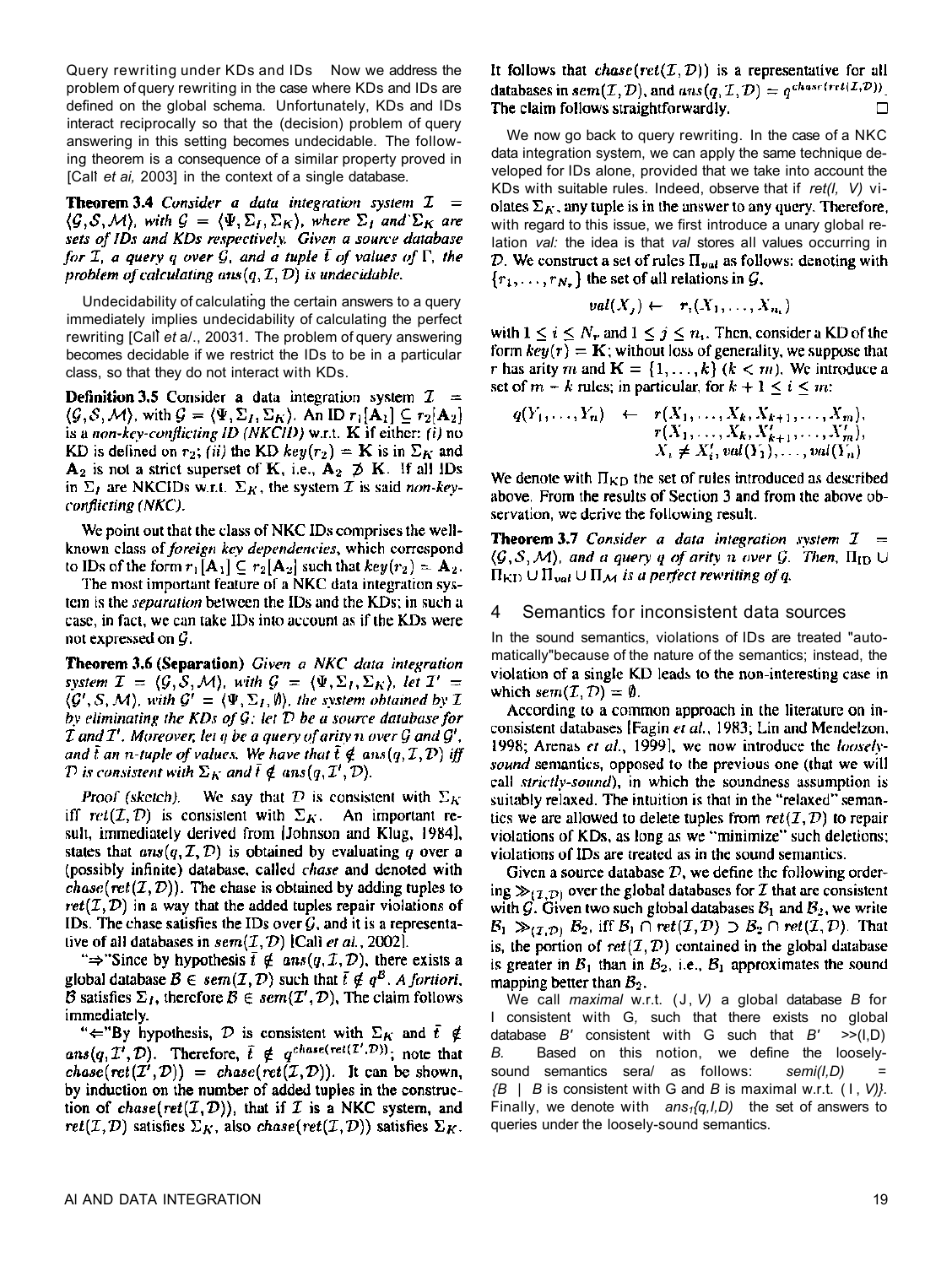Example 2.1 (cont.) Consider now the source database  $\mathcal{D}'$  obtained by adding to  $\mathcal{D}_0$  the fact  $s_2(RM, Roma, Beckham)$ . Then,  $ret(\mathcal{I}_0, \mathcal{D}') = ret(\mathcal{I}_0, \mathcal{D}_0)$  $\{team(RM, Roma, Beckham)\}$ We have U. now that the tuples in  $ret(\mathcal{I}_0, \mathcal{D}')$  violate also the KD  $key(team) = {Tacronym}$ ; hence,  $sem<sub>l</sub>(L<sub>0</sub>, D')$  contains the databases of the forms {player(Totti, ITA, RM), player (Beckham, ENG, MU), team (MU, Man. Utd., Giggs),  $team(RM, Roma, Totti),$  $player(Giggs, \alpha, \beta)$ and  $\{player(Totti, ITA, RM),\}$ player (Beckham, ENG, MU), team(MU, Man. Utd., Giggs), team(RM, Roma, Beckham), player (Giggs,  $\alpha$ ,  $\beta$ ), for each  $\alpha$ ,  $\beta \in \Gamma$ . Notice that for the query  $q(X)$  $player(X, Y, Z)$  $\leftarrow$ 

 $ans_l(q, I_0, \mathcal{D}') = ans(q, I_0, \mathcal{D})$ . On the other hand,<br>given the query  $q'(X, Z) \leftarrow \text{team}(X, Y, Z)$  we given the query  $q'(X,Z) \leftarrow \text{team}(X,Y,Z)$  we<br>have that  $ans_i(q', \mathcal{I}_0, \mathcal{D}') = \{ \langle MU, Giggs \rangle \}$  whereas  $ans(q', \mathcal{I}_0, \mathcal{D}) = \{ \langle MU, Giggs \rangle, \langle RM, Totti \rangle \}.$ 

It is immediate to verify that, if  $sem(\mathcal{I}, \mathcal{D}) \neq \emptyset$ , then  $sem<sub>l</sub>(I, D) = sem(I, D)$ , i.e., if there exists a global database that satisfies both the constraints on  $\mathcal G$  and the mapping assertions in M w.r.t. a source database  $D$ , then the strictly-sound and the loosely-sound semantics coincide.

#### 5 Query rewriting in loosely-sound semantics

We now address the problem of computing answers to a query under the loosely-sound semantics. Specifically, we present a rewriting technique to compute answers to queries posed to NKC systems under the loosely-sound semantics.

Our method relies on Theorem 3.6 stating that for NKC systems it is possible to "separately" deal with inclusion and key dependencies: actually, for the first ones we exploit the algorithm ID-rewrite( $\Psi$ ,  $\Sigma_I$ , Q) presented in Section 3, whereas for the second ones we make use of Datalog<sup>-</sup> under stable model semantics, a well-known extension of Datalog that allows for using negation in the body of program rules [Kolaitis and Papadimitriou, 1991].

More specifically, we define a Datalog<sup>-</sup> program  $\Pi_{IKD}$ that allows us to compute the maximal subsets of  $ret(\mathcal{I}, \mathcal{D})$ that are consistent with  $\Sigma_K$ .  $\Pi_{IKD}$  is obtained by taking, for each relation  $r \in \mathcal{G}$ , the rules

$$
r(\vec{x}, \vec{y}) \leftarrow r_{\mathcal{D}}(\vec{x}, \vec{y}), \text{ not } \overline{r}(\vec{x}, \vec{y})
$$
  

$$
\overline{r}(\vec{x}, \vec{y}) \leftarrow r_{\mathcal{D}}(\vec{x}, \vec{y}), r(\vec{x}, \vec{z}), Y_1 \neq Z_1
$$

 $\bar{r}(\vec{x}, \vec{y}) \leftarrow r_{\mathcal{D}}(\vec{x}, \vec{y}), r(\vec{x}, \vec{z}), Y_m \neq Z_m$ where: in  $r(\vec{x}, \vec{y})$  the variables in  $\vec{x}$  correspond to the at-

tributes constituting the key of the relation  $r; \vec{y} = Y_1, \dots, Y_m$ and  $\vec{z} = Z_1, \ldots, Z_m$ . Informally, for each relation  $r$ ,  $\Pi_{IKD}$  contains (i) a relation

 $r_{\mathcal{D}}$  that represents  $r^{\text{ret}(\mathcal{I}, \mathcal{D})}$ ; (ii) a relation r that represents a subset of  $r^{ret(I, \mathcal{D})}$  that is consistent with the KD for  $r$ ; (iii) an auxiliary relation  $\bar{r}$ . The above rules force each stable model M of  $\Pi_{lKD}$  to be such that  $r^M$  is a maximal subset of tuples from  $r^{\text{ref}(I,D)}$  that are consistent with the KD for r.

Then, we consider the Datalog program  $\Pi_{lKD} \cup \Pi_{ID} \cup$  $\Pi_{MD}$ , where  $\Pi_{ID}$  is obtained through ID-rowrite( $\Psi$ ,  $\Sigma_I$ ,  $Q$ ), and  $\Pi_{\mathcal{M}\mathcal{D}}$  is obtained from  $\Pi_{\mathcal{M}}$  by replacing each symbol r with  $r_{\mathcal{D}}$ .

**Theorem 5.1** Let  $\mathcal{I} = (\mathcal{G}, \mathcal{S}, \mathcal{M})$  be a NKC system, and Q be a UCQ of arity n over G. Then,  $\Pi_{lKD} \cup \Pi_{ID} \cup \Pi_{MD}$  is a perfect rewriting of  $Q$  w.r.t.  $I.$ 

#### 6 Summary of complexity results

Strictly-sound semantics. Query answering is undecidable even if we allow a slightly more general class of IDs than the NKCIDs; let us define a 1-key-conflicting (1KC) data integration system as a system such that for each ID  $r_1[A_1] \subseteq$  $r_2[A_2]$ ,  $A_2$  can be a strict superset of  $key(r_2)$  (if defined), but containing at most one attribute more than  $key(r_2)$ .

Theorem 6.1 *The problem of query answering in 1KC integration systems, under the strictly-sound semantics, is undecidable.* 

In the strictly-sound semantics, the complexity of the decision problem of query answering is immediately derived from the rewriting of Section 3.

Theorem 6.2 *The problem of query answering in NKC integration systems, under the strictly-sound semantics, is in PTIME in data complexity.* 

**Proof.** Trivial, since the perfect rewriting  $\Pi_{ID} \cup \Pi_{KD} \cup$  $\Pi_{val} \cup \Pi_{\mathcal{M}}$  can be evaluated in PTIME w.r.t.  $\mathcal{D}_{z}$ . n

Loosely-sound semantics Since, as we already said, when  $sem(\mathcal{I}, \mathcal{D}) \neq \emptyset$  the strict semantics and the loose ones coincide, it is easy to see that the above properties of query answering under the strictly-sound semantics can be easily generalized.

Theorem 6.3 *The problem of query answering in 1KC integration systems, under the loosely-sound semantics, is undecidable.* 

We now characterize the problem of query answering under the loosely-sound semantics in NKC systems.

Theorem 6.4 *The problem of query answering in NKC integration systems, under the loosely-sound semantics, is coNPcomplete in data complexity.* 

*Proof (sketch).* Membership in coNP follows from Theorem 5.1, and from the fact that query answering in Datalogis coNP-complete in data complexity, while coNP-hardness can be easily proved by a reduction of the 3-COLORABILITY problem to our problem.

The summary of the results we have obtained is reported in the table in Figure 1, which presents the complexity of query answering for both the strictly-sound and the looselysound semantics. Each row corresponds to a different class of dependencies (specified in the first two columns), while each cell of the table reports data complexity and combined complexity<sup>1</sup> of query answering for UCQs: for each decidable case, the complexity of the problem is complete w.r.t. the class reported. In the second column of the table, FK stands for "foreign key dependencies" (a well-known class of IDs) while GEN stands for "general IDs". We have marked with the symbol  $\spadesuit$  the cells corresponding either to already known results or to results immediately implied by known results.

<sup>&</sup>lt;sup>1</sup>The results for combined complexity, which we cannot present in detail due to space limitations, hold under the assumption that the mapping is expressed in terms of UCQs.